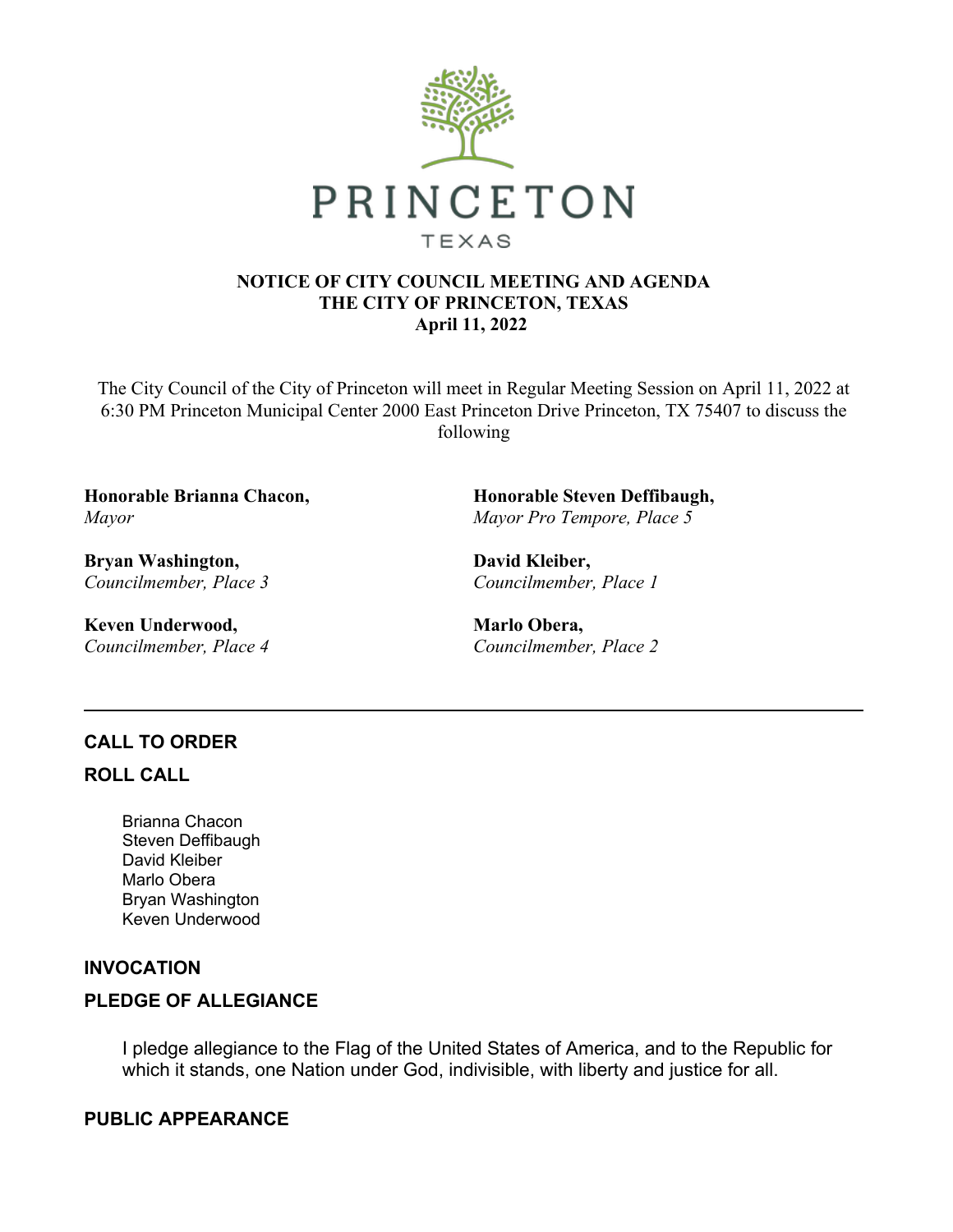Speakers are allowed 3 minutes to speak. The Council is unable to respond to or discuss any issues that are brought up during this section that are not on the agenda, other than to make statements of specific factual information in response to a speaker's inquiry or to recite existing policy in response to the inquiry.

#### **MAYORS COMMENTS**

#### **CONSENT AGENDA**

Consent Agenda: All consent agenda items listed are considered to be routine by the City Council and will be enacted by one motion. There will be no separate discussion of these items unless a Councilmember so requests, in which event the item will be removed from the Consent Agenda and considered in its normal sequence on the agenda.

#### **Minutes**

Discussion and possible action regarding the address correction to the minutes of the March 14, 2022, Regular City Council Meeting. CC Minutes [03.14.22](https://legistarweb-production.s3.amazonaws.com/uploads/attachment/pdf/1313625/CC_Minutes_03.14.22_final.pdf) final.pdf

#### **Minutes**

Discussion and possible action regarding the minutes of the March 28, 2022, Regular City Council Meeting. CC Minutes [03.28.22.pdf](https://legistarweb-production.s3.amazonaws.com/uploads/attachment/pdf/1313614/CC_Minutes_03.28.22.pdf)

#### **Resolution No. 2022-04-11-R (HRCC)**

Adoption of Resolution No. 2022-04-11-R, correcting scrivener's errors in the roster of the Princeton Home Rule Charter Commission and selecting an additional alternate.

Resolution No. [2022-04-11-R-](https://legistarweb-production.s3.amazonaws.com/uploads/attachment/pdf/1313610/Resolution_No._2022-04-11-R-_Add_HRCC_alternate_and_name_correction.pdf) Add HRCC alternate and name correction.pdf

#### **Racial Profiling Report**

Discussion and possible action regarding the annual Racial Profiling Report.

Bias Based Profiling Report State [Submission](https://legistarweb-production.s3.amazonaws.com/uploads/attachment/pdf/1315632/Bias_Based_Profiling_Report_State_Submission_PPD_2021__003_.pdf) PPD 2021 (003).pdf

#### **REGULAR AGENDA**

#### **2022- Resolution No. 2022-04-11-R01 (Branch Fire Interlocal Agreement) 086**

Presentation, discussion and possible action regarding resolution approving an interlocal automatic assistance agreement for fire department services with the Branch Volunteer Fire Department.

Resolution No. [2022-04-11-R01](https://legistarweb-production.s3.amazonaws.com/uploads/attachment/pdf/1313764/Resolution_No._2022-04-11-R01_-_ILA_for_automatic_assistance_BVFD_.pdf) - ILA for automatic assistance BVFD .pdf ILA for Automatic [Assistance](https://legistarweb-production.s3.amazonaws.com/uploads/attachment/pdf/1319148/ILA_for_Automatic_Assistance_with_Branch_FD.pdf) with Branch FD.pdf Logo Branded Presentation - Branch [Assumption.pptx](https://legistarweb-production.s3.amazonaws.com/uploads/attachment/pdf/1322955/Logo_Branded_Presentation_-_Branch_Assumption.pdf)

#### **2022- CPR Training**

**087** Discussion and possible action regarding a presentation by Chief Harvey on CPR training for the public. Logo Branded [Presentation](https://legistarweb-production.s3.amazonaws.com/uploads/attachment/pdf/1324070/Logo_Branded_Presentation_-_CPR.pdf) - CPR.pptx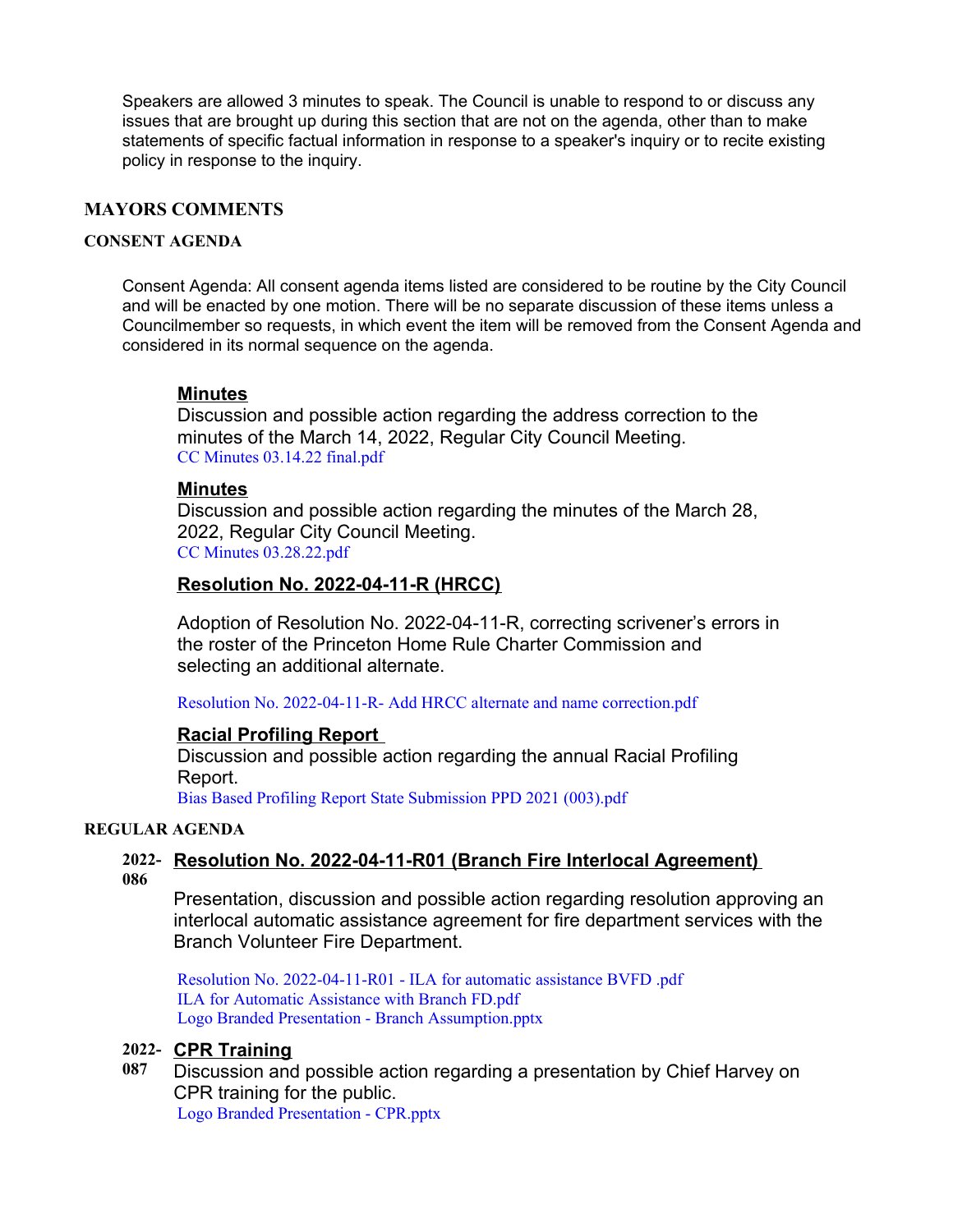# **2022- Finalization of RFP**

**088** Update, discussion and possible action regarding Request for Proposal for an Independent Consulting Company to lead candidate selection for DEI Ad Hoc Committee.

RFP for Independent Consulting Firm [03.2022.docx](https://legistarweb-production.s3.amazonaws.com/uploads/attachment/pdf/1322953/RFP_for_Independent_Consulting_Firm_03.2022.pdf)

# **2022- Public Hearing (Longneck Multifamily)**

**089** Conduct a Public Hearing regarding a request received from Merrill Kaliser, Butler Development Company, LLC, for the voluntary annexation of property Being a 19.933-acre tract of land situated in the David Cherry Survey, Abstract No. 166, Extraterritorial Jurisdiction of the City of Princeton, Collin County, Texas, and being a part of a tract of land described as the South half of a 50 acre tract described in Deed to Mamie McGee, recorded in Volume 1022, Page 825, Deed Records, Collin County, Texas (DRCCT) and being further described as the Parent Tract in General Warranty Deed recorded in Document Number 20080318000319100, Official Public Records, Collin County, Texas (OPRCCT), said 19.933-acre tract as determined from a survey by Desireé L. Hurst, RPLS 6230 on May 26, 2001 (ground distances are expressed in US survey feet using a project combined scale factor of 1.000152710) being more particularly described as follows: 19.933 acres of land, more or less.

PH Notice (Annexation Longneck [Multifamily\).pdf](https://legistarweb-production.s3.amazonaws.com/uploads/attachment/pdf/1313676/PH_Notice__Annexation_Longneck_Multifamily_.pdf)

# **2022- Ordinance No. 2022-04-11-03 (19.93 Acre Voluntary Annexation)**

**090** Discussion and possible action regarding Ordinance No. 2022-04-11-03 an ordinance of the City Council of the City o f Princeton, Texas, annexing adjacent and contiguous territory to the City of Princeton, Texas, being approximately 19.93 acres as more fully described in exhibit "A" and as depicted in exhibit "A.1", finding that all necessary and required legal condition have been satisfied; providing that such area shall become a part of the City and that the owners and inhabitants thereof shall be entitled to the rights and privileges of other citizens and be bound by the acts and ordinance now in effect and to be hereafter adopted; further providing for amending and correcting the official boundaries of the City as heretofore adopted; providing a severability clause; and providing for said ordinance to take effect and be in force from and after its passage.

Longneck MF - Annexation Ordinance [No.2022-41-11-03.pdf](https://legistarweb-production.s3.amazonaws.com/uploads/attachment/pdf/1322413/Longneck_MF_-_Annexation_Ordinance_No.2022-41-11-03.pdf)

# **2022- Public Hearing (Vanam Sriram)**

**091** Conduct a Public Hearing regarding a request received from Sriram Vanam, for the voluntary annexation of property BEING a tract of land situated in the David Cherry Survey, Abstract No. 166, City of Princeton E.T. J., Collin County, Texas and being all of a called 19.049-acre tract of land described in a Special Warranty Deed to Sriram Rap Vanam and Sreepad Kanchanavally, recorded in Instrument No. 20170922001272570 of the Official Public Records of Collin County, Texas (O.P.R.C.C.T), and being more particularly described as follows: 19.087 acres of land, more or less. PH Notice [\(Annexation](https://legistarweb-production.s3.amazonaws.com/uploads/attachment/pdf/1313694/PH_Notice__Annexation_Vanan_Sriram_.pdf) Vanan Sriram).pdf

# **2022- Ordinance No. 2022-04-11-02 (19.08 Acre Voluntary Annexation)**

**092** Discussion and possible action regarding Ordinance No. 2022-04-11-02 an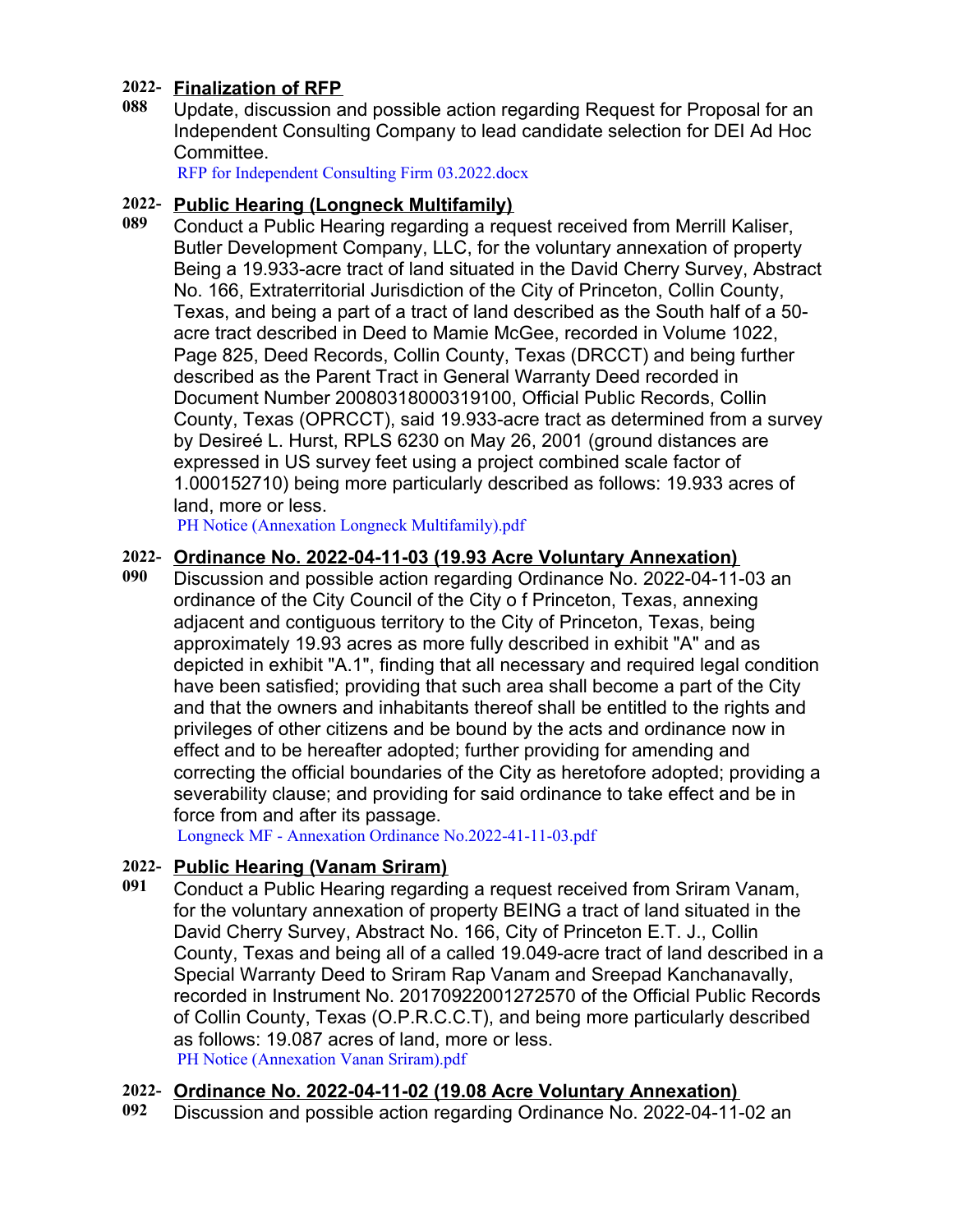ordinance of the City Council of the City o f Princeton, Texas, annexing adjacent and contiguous territory to the City of Princeton, Texas, being approximately 19.08 acres as more fully described in exhibit "A" and as depicted in exhibit "A.1", finding that all necessary and required legal condition have been satisfied; providing that such area shall become a part of the City and that the owners and inhabitants thereof shall be entitled to the rights and privileges of other citizens and be bound by the acts and ordinance now in effect and to be hereafter adopted; further providing for amending and correcting the official boundaries of the City as heretofore adopted; providing a severability clause; and providing for said ordinance to take effect and be in force from and after its passage.

Vanam Sriram - Annexation Ordinance [No.2022-41-11-02.pdf](https://legistarweb-production.s3.amazonaws.com/uploads/attachment/pdf/1322411/Vanam_Sriram_-_Annexation_Ordinance_No.2022-41-11-02.pdf)

# **2022- Public Hearing (Princeton Luxury Villas)**

**093** Conduct a Public Hearing regarding a request received from Sanjeev Jain, Tasacom Investments, LLC, for the voluntary annexation of property BEING situated in the Rufus Sewer Survey, Abstract No. 873, Collin County, Texas, and being part of a called 47.32-acre tract of land described in a deed to the Harold L. Clem and Mary L. Clem Living Trust, of record under County Clerk's File No. 99-0064223, Deed Records of Collin County, Texas, and being more particularly described by metes and bounds as follows: 28.451 acres or 1,239,310 square feet of land, more or less. PH Notice [\(Annexation](https://legistarweb-production.s3.amazonaws.com/uploads/attachment/pdf/1313711/PH_Notice__Annexation_Princeton_Luxury_Villas_.pdf) Princeton Luxury Villas).pdf

# **2022- Ordinance No. 2022-04-11-01 (28.45 Acre Voluntary Annexation)**

**094** Discussion and possible action regarding Ordinance No. 2022-04-11-01 An ordinance of the City Council of the City of Princeton, Texas, Annexing adjacent and contiguous territory to the City of Princeton, Texas, being approximately 28.45 acres as more fully described in exhibit "A" and as depicted in exhibit A.1, finding that all necessary and required legal condition have been satisfied; providing that such area shall become a part of the City and that the owners and inhabitants thereof shall be entitled to the rights and privileges of other citizens and be bound by the acts and ordinance now in effect and to be hereafter adopted; further providing for amending and correcting the official boundaries of the City as heretofore adopted; providing a severability clause; and providing for said ordinance to take effect and be in force from and after its passage.

Princeton Luxury Villas - Annexation Ordinance [No.2022-04-11-01.pdf](https://legistarweb-production.s3.amazonaws.com/uploads/attachment/pdf/1322406/Princeton_Luxury_Villas_-_Annexation_Ordinance_No.2022-04-11-01.pdf)

# **2022- Public Hearing (Penmatsa)**

**095** Conduct a Public Hearing regarding a request received from Varma and Sireesha Penmatsa, for the voluntary annexation of property **BEING** a tract of land situated in the Hardin Wright Survey, Abstract No. 957, Collin County, Texas and being all of a called 50.357-acre tract of land described as "Tract 1" in the Special Warranty Deed with Vendor's Lien recorded in Instrument No. 20150604000663620, Official Public Records, Collin County and being more particularly described as follows:2,193,451 square feet or 50.3547 acres of land, more or less.

PH Notice (Penmatsa [Annexation\).pdf](https://legistarweb-production.s3.amazonaws.com/uploads/attachment/pdf/1313721/PH_Notice__Penmatsa_Annexation_.pdf)

#### **2022- Ordinance No.2022-04-11-04 (Penmasta 50.357 Acre Voluntary 096 Annexation)**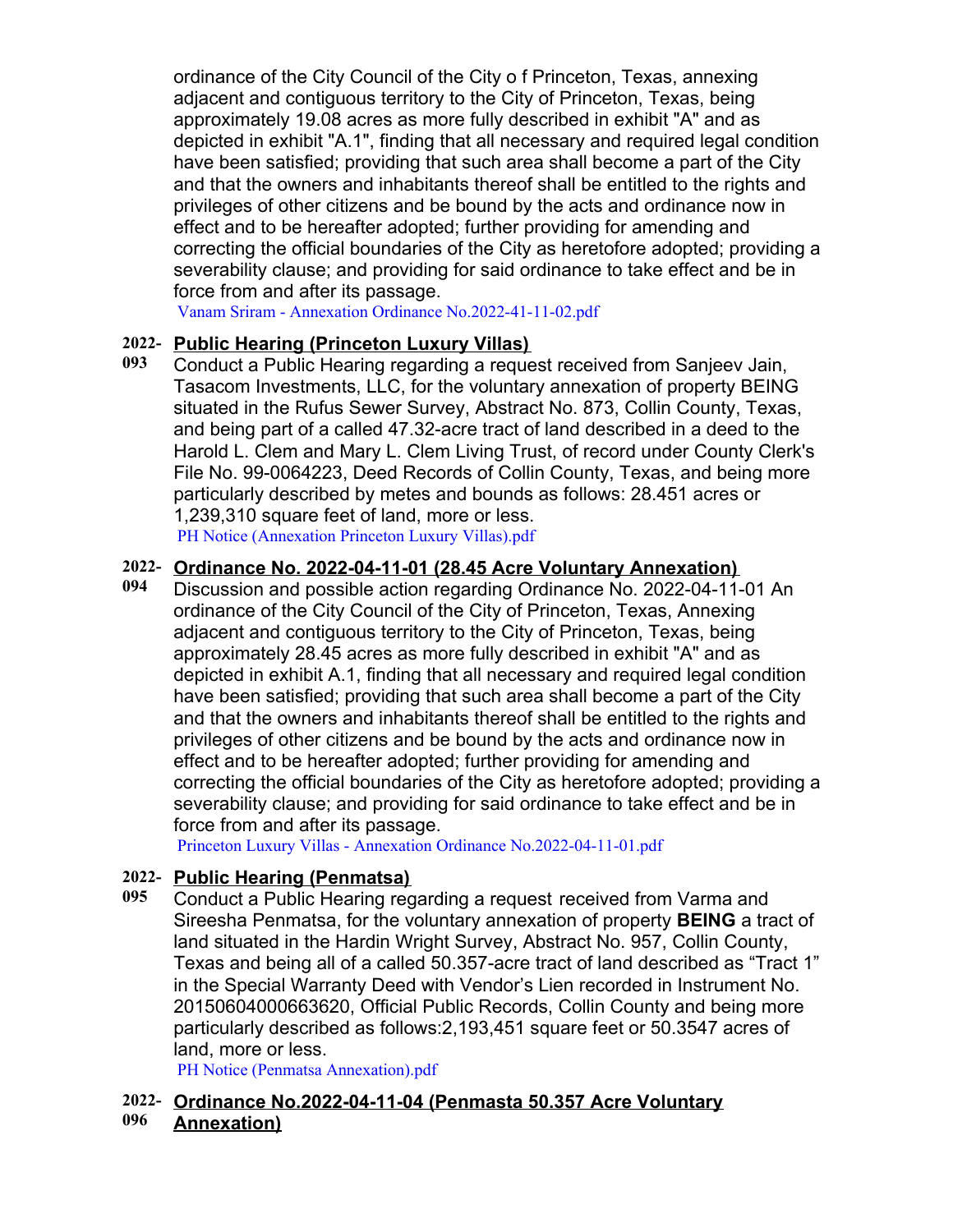Discussion and possible action regarding and ordinance annexing the hereinafter described territory to the City of Princeton, Collin County, Texas, and extending the boundary limits of said municipality so as to include said hereinafter described property within said municipal corporate limit and granting to all the inhabitants of said property all the rights and privileges of other citizens and binding said inhabitants by all of the acts, ordinances, resolutions, and regulations of said City; providing a repealer clause; Providing a severability clause; and providing an effective date. *A 50.357 acre tract of land in the Hardin Wright Survey Abstract No. 957, Collin County, Texas and being all of a called 50.357 acre tract of land described as "Tract 1" in the Special Warranty Deed with Vendor's Lien recorded in Instrument No. 20150604000663620, Official Public Records, Collin County* Penmasta - Annexation Ordinance [2022-04-11-04.pdf](https://legistarweb-production.s3.amazonaws.com/uploads/attachment/pdf/1321915/Penmasta_-_Annexation_Ordinance_2022-04-11-04.pdf)

# **2022- Closed Captioning**

**097** Presentation, discussion and possible action regarding adding Closed Captioning to the City's audio/visual technology.

# **2022- City Code of Ordinances**

**098**

Discussion and possible Action regarding amending sections 50 and 66 of the Princeton Municipal Code relating to special events involving use of city property or public rights-of-way, and companion amendments to the city's fee schedule.

Princeton - Ordinance No. [2022-04-11](https://legistarweb-production.s3.amazonaws.com/uploads/attachment/pdf/1321664/Princeton_-_Ordinance_No._2022-04-11_overhaul_special_event.pdf) overhaul special event.pdf

#### **2022- Power Outages**

**099** Discussion and possible action regarding the recent power outages in the City of Princeton.

# **2022- Resolution No. 2022-04-11-R02 (Oncor Transmission Line)**

**100** Discussion and possible action regarding Resolution No. 2022-04-11-R02 A resolution of the City of Princeton, Texas, In Support of Oncor Electric Delivery Company LLC's Construction of the Ivy League 138-KV Transmission Line on Route 4626.

City of Princeton Resolution No. [2022-04-11-R02.pdf](https://legistarweb-production.s3.amazonaws.com/uploads/attachment/pdf/1319942/City_of_Princeton_Resolution_No._2022-04-11-R02.pdf) [Ivy\\_League\\_Recommended\\_Route\\_Overview\\_20220330.pdf](https://legistarweb-production.s3.amazonaws.com/uploads/attachment/pdf/1319943/Ivy_League_Recommended_Route_Overview_20220330.pdf)

# **2022- Resolution No. 2022-04-11-R03 (Municipal Center Change Order)**

**101** Discussion and possible action regarding Resolution No. 2022-04-11-R03 A resolution of the City of Princeton, Texas, establishing additional funding for the construction and purchase of additional items related to the construction of the new Municipal Center Facility, and authorizing the City Manager to execute the contracts.

Resolution [2022-04-11-R-03](https://legistarweb-production.s3.amazonaws.com/uploads/attachment/pdf/1323085/Resolution_2022-04-11-R-03_Crossland_Change_Order.pdf) Crossland Change Order.pdf

# **2022- Resolution No. 2022-04-11- R04 (IPO#149 Impact Fee Update)**

**102** Discussion and possible action regarding Resolution No. 2022-04-11- R04 a resolution of the City of Princeton, Texas, Authorizing individual project order #149 for the water, wastewater and roadway impact fee study update, and authorizing the City Manager to execute the agreements Resolution CIP Update IPO#149 (Full for [Approval\).pdf](https://legistarweb-production.s3.amazonaws.com/uploads/attachment/pdf/1321500/Resolution_CIP_Update_IPO_149__Full_for_Approval_.pdf)